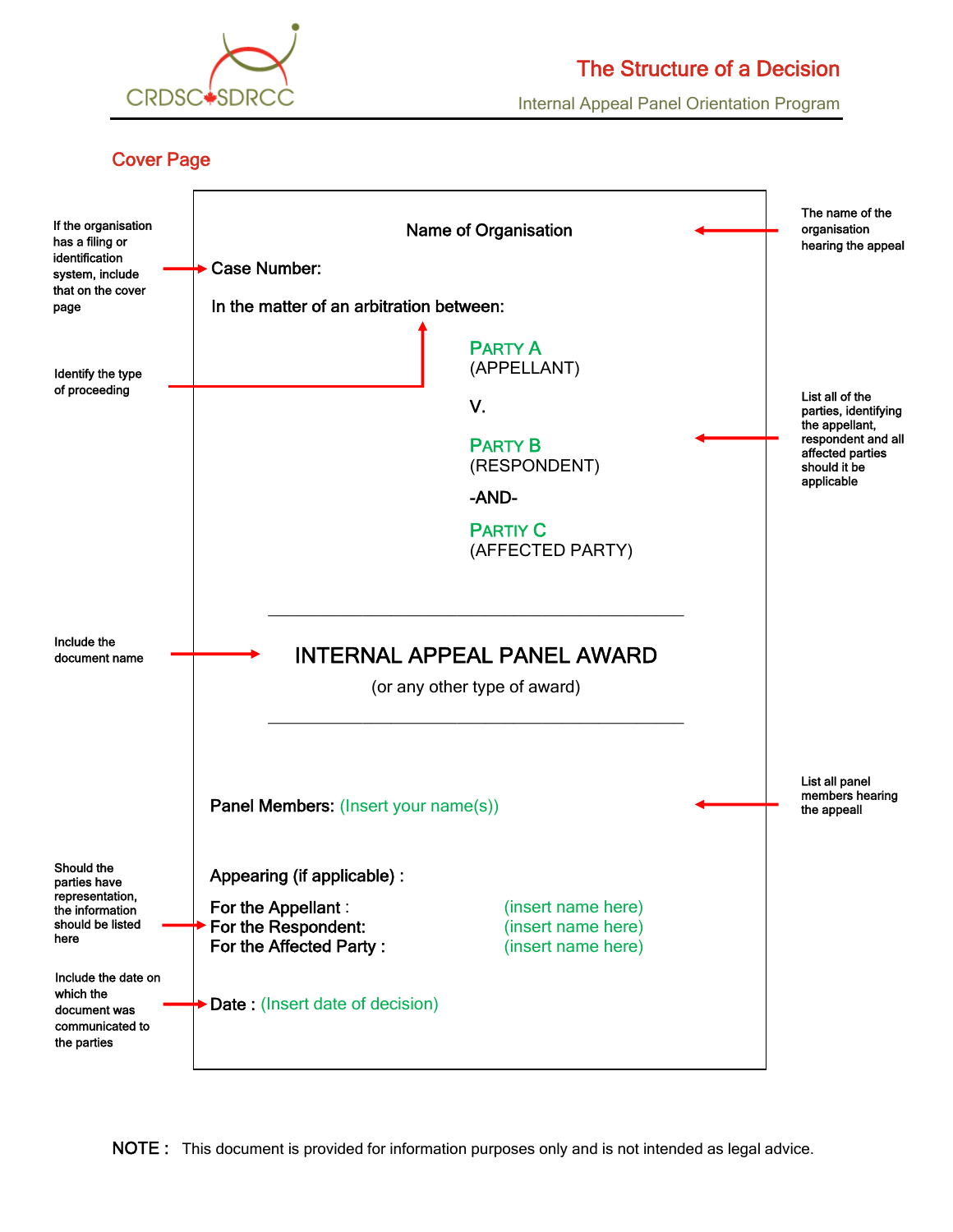

## **Introduction**

The introduction provides a brief description of the issue(s) in dispute and an overview of the facts and circumstances that led to the appeal. The intent of this section is to serve as a summary, and therefore it is preferable to avoid excessive details such as dates, times and places.

This section may also include:

- a brief description of who the parties are and their mutual relationship;
- a statement confirming that the panel was established according to applicable rules and has authority to hear the matter;
- any steps or measures that may have been taken to resolve the issue prior to the appeal hearing;
- information regarding any preliminary meetings that may have taken place.

Depending on the complexity of the case, any procedural matter that requires a more thorough description could become the object of its own section, rather than forming part of the introduction. If any preliminary ruling(s) or procedural order(s) were made by the panel regarding, for example, the panel's jurisdiction, its scope of authority, the identification of affected parties, or other procedural matters, these can be elaborated upon separately from the introduction.

## Background and Facts

This section usually describes, in much more detail than in the introduction, the facts and circumstances that are essential for the reader to understand the issue(s) in dispute. If the type of information allows for it, the facts could be presented in point form and in chronological order of significant events. Providing a summary of the decision that is being appealed can also be useful to put the reader into context.

It is in this section that you can highlight what facts the panel has accepted as being true. Your acceptance of a fact could be based, for example, on a statement of agreed facts filed jointly by the parties or on a party having established, to your satisfaction, a fact that has not been contested by another party.

When a fact is disputed (when the parties do not agree on what really occurred, when it happened, who was there, etc.), your decision to accept a fact will depend on whether, after considering all sides of the matter and your assessment of the credibility of the evidence, this fact is established to your satisfaction according to the applicable level of proof (e.g. balance of probabilities).

This section will serve to establish, for the sake of parties, the factual evidence on the basis of which your decision will be made. Being thorough in this exercise will help the reader follow the logic of your analysis and better understanding your decision.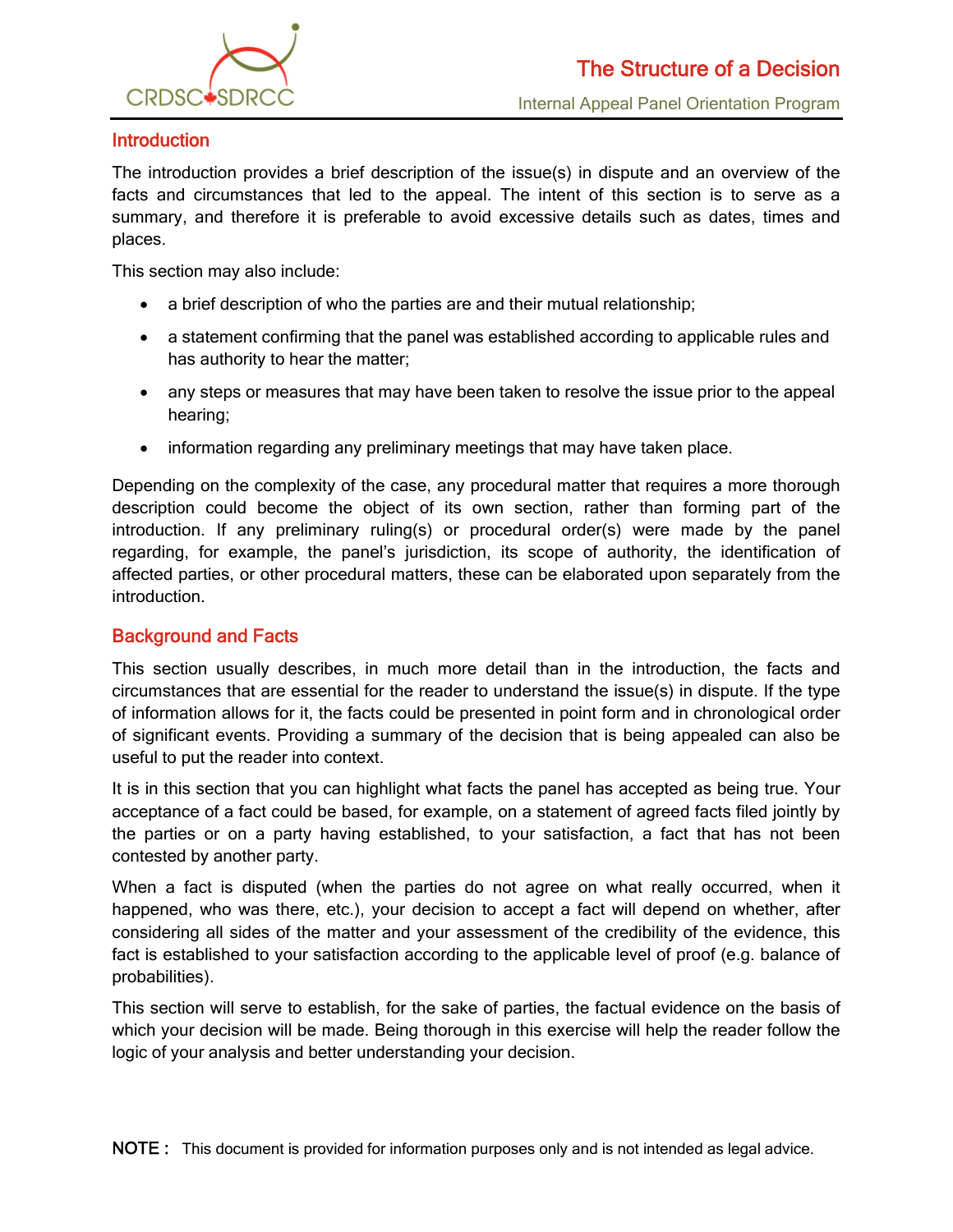

#### **Issues**

#### Parties' Positions

Although the introduction may have clearly identified the parties who are involved in the appeal, this section would elaborate on their respective stands by providing a more detailed description of the various elements on which the parties disagree. Summarizing or even quoting the statements or opinions expressed by the parties in written or oral submissions can prove an effective strategy to reduce the risk of parties feeling misinterpreted or misunderstood.

This section does not necessarily establish proven facts, so the language used in describing the parties' positions can reflect that. Examples of verbs that can help report this include, among others: the party… acknowledges, advances, alleges, argues, asserts, believes, claims, contends, declares, defends, denies, disputes, invokes, maintains, pretends, purports, refutes, submits, thinks, upholds, etc.

It is in this section that you can report on each party's opinion(s) on what the panel's ruling should be. In essence, there is no requirement for the panel to agree with the parties' statements or opinions reported in this section. However, describing the parties' positions accurately is an effective way to demonstrate that the panel did pay attention to the parties' submissions, even though in the end they may not have adopted them.

If overwhelmed with abusive or irrelevant submissions, you may have to filter and decide which aspects of a party's positions you will include in this section. However it is best practice to not leave out anything that will become significant in your analysis. It is important to be thorough to reassure the parties that you have heard them and have considered their viewpoints.

#### Applicable Rules

It is important for the parties to know which rules are significant to their case. This is where you are able to quote provisions (rules, policies, criteria, bylaws, agreements, etc.) that are applicable to the dispute.

For example in a dispute over a disciplinary sanction, the following texts could be referenced as applicable:

- the code of conduct which may provide the norms for acceptable or prohibited behaviors and the sanctions for breaches;
- ‐ the terms of reference of the discipline committee which may establish the committee's membership, mandate and responsibilities;
- and/or the appeals policy, which may describe the admissible grounds for an appeal, the process to be followed by the appeal panel, the scope of authority of the panel, or any further remedy available to parties.